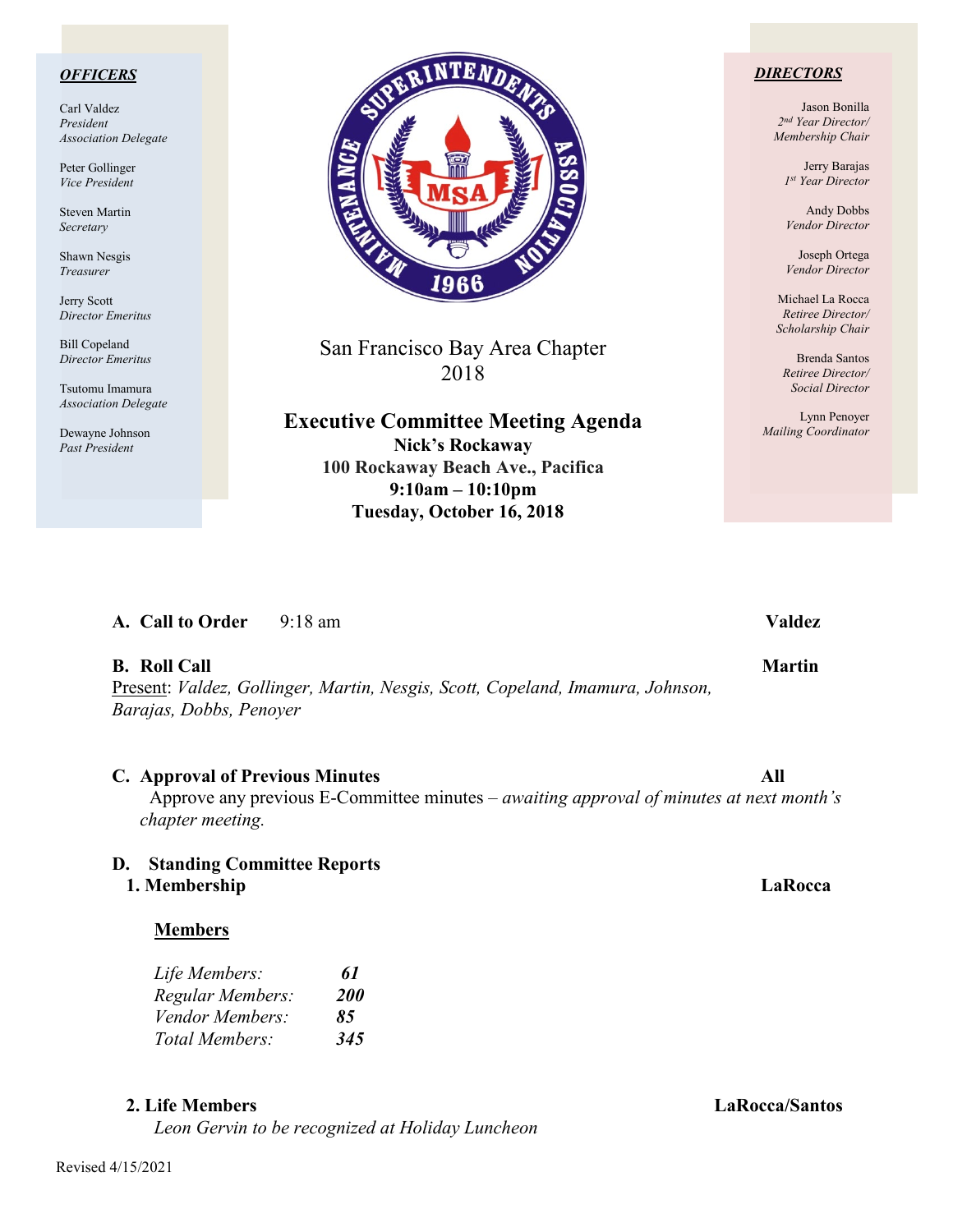## **E. Vendors Report Dobbs/Ortega**

1. Soap Box Vendor August *No report*

## **F. Association Report Valdez/Imamura**

- 1. Congratulations to Bill Copeland, 2018 Peter Walsh Award Recipient
- 2. Education –*Moving forward G. Bradley to be ED coordinator 200+ students & 8 different classes*

# **G. Foundation Report Valdez/Imamura**

1. Foundation is asking each chapter to deposit \$6000-\$10,000 into Foundation *Currently 40K in donations. Copeland discussed the need for a policy and procedures doc.*

# **H. Training Coordinator Martin/Dobbs**

*Next workshop and final one of the year is on 11/15 and will be held at Peterson Cat in San Leandro on the topic of CARB emissions Review*

# **I. Scholarships LaRocca/Imamura**

# **1. Proposal to deposit minimum of \$10,000 from Scholarship into Foundation**

*Discussion: Imamura- SFBA will be the only chapter putting money into it; advised we should wait to see if other chapters put into it.*  *Motion made by Copeland to move 10K, Johnson 2 nd- passes 7-3 Nay votes- Nesgis, Scott, Imamura*

# **J. Golf Tournament Committee Report Committee Report Ortega/Dobbs**

*126 players participated. \$14,522.40 generated. MSA share totaling \$7,261.20*

# **K. Social Committee Santos Santos Committee Santos Santos Santos Santos Santos Santos Santos Santos Santos Santos Santos Santos Santos Santos Santos Santos Santos Santos Santos Santos Santos Santos Santos Santos Santos Sa**

*No report*

# **L. Treasurer's report Nesgis**

*Motion to approve- Imamura, 2 nd- Copeland, All approve* Account totals: Basic Checking \$ *17,752.85* Savings \$ 22,564.25 **TOTAL \$ 40,317.10**

1.Approval of Expenses for Dinner with Executive Board President - \$145.09 *Motion to approve- Gollinger, 2 nd Johnson, All approve*